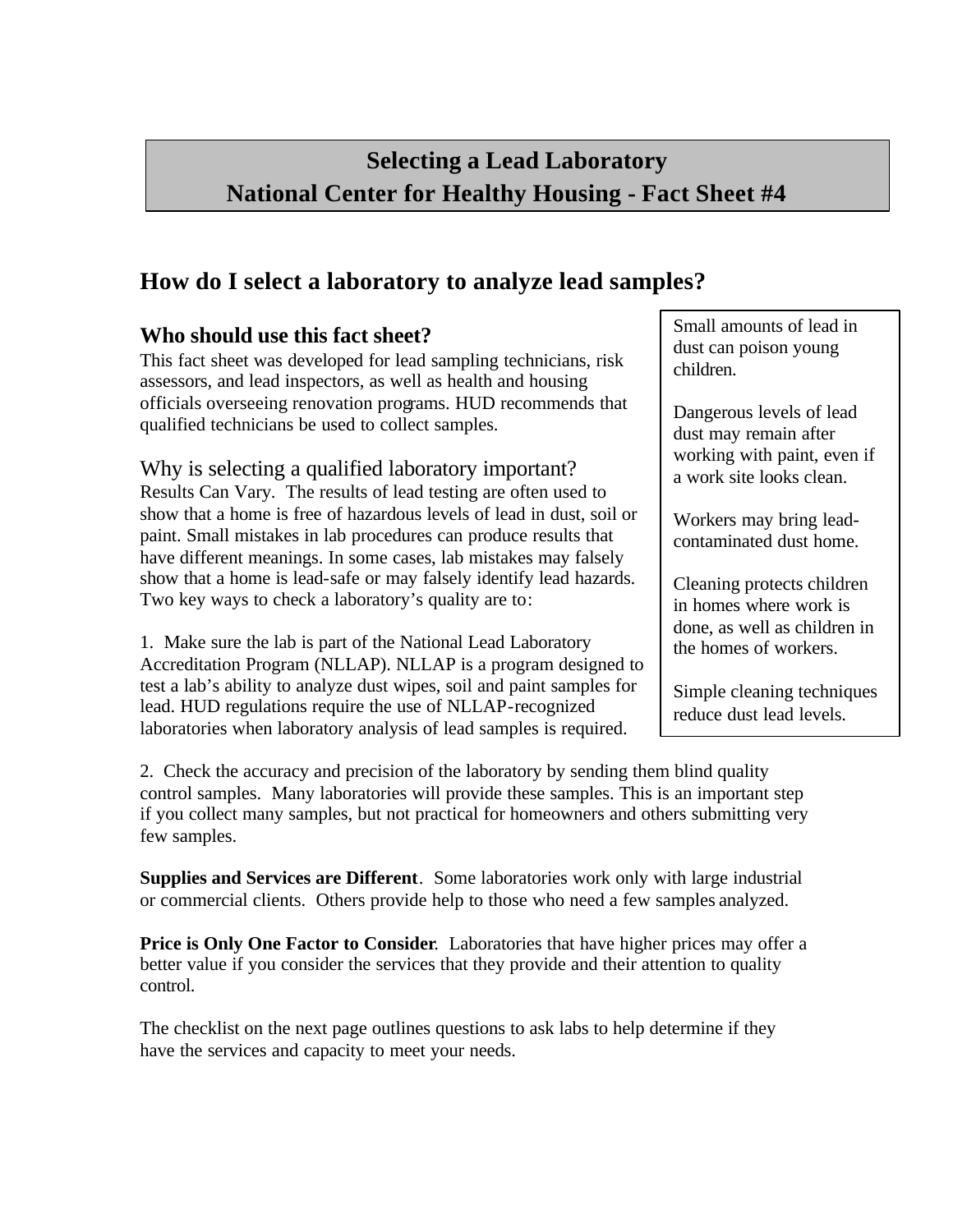| 1 <sub>1</sub> | 1. Accreditation                           | Is the lab recognized by the EPA as accredited under the National Lead<br>Laboratory Accreditation Program (NLLAP)? Only use labs with NLLAP<br>accreditation.<br>Some states also regulate lead laboratories.                                                                                                                                                                                                                      |
|----------------|--------------------------------------------|-------------------------------------------------------------------------------------------------------------------------------------------------------------------------------------------------------------------------------------------------------------------------------------------------------------------------------------------------------------------------------------------------------------------------------------|
| 2.             | <b>Types of Clients</b>                    | Are samples accepted from the general public PA vacuum all surfaces<br>including the plastic, work clothes and work shoes. Include walls and<br>ceilings.<br>Is there a minimum number of samples?                                                                                                                                                                                                                                  |
| 3.             | <b>Samples Analyzed</b>                    | Are paint, dust, soil and/or water samples analyzed?<br>٠<br>Are composite samples analyzed?                                                                                                                                                                                                                                                                                                                                        |
| 4.             | <b>Cost and Turn-around</b><br><b>Time</b> | What is the cost per sample for standard turn-around time?<br>٠<br>What is the standard turn-around time?<br>Does the lab offer 24-hour turn-around?<br>Are there volume discounts?                                                                                                                                                                                                                                                 |
| 5.             | Reporting                                  | How are the results provided? U.S. mail, fax and/or e-mail?<br>What units are used for reporting each type of sample result? For lead<br>dust, it is easiest if results are reported in micrograms per square foot<br>(µg/ft2) and calculated using the measurements you provide. This<br>saves time and reduces errors.<br>Are the results compared with appropriate federal, state or local<br>standards to determine compliance? |
| 6.             | <b>Client Support</b>                      | Are sample collection materials provided, such as wipes, gloves,<br>$\bullet$<br>templates, tubes for submitting samples, and forms?<br>Are written sample collection directions provided?<br>Will the lab offer assistance over the phone?<br>Does the lab have a home sampling kit for lead?                                                                                                                                      |
| 7.             | <b>Quality Control</b>                     | Will the lab provide blind quality control samples to check the accuracy<br>٠<br>and precision of the laboratory's procedures? Click on Field Quality<br>Control Samples to see a listing of labs that supply field QC samples.                                                                                                                                                                                                     |

## **Additional Topic Resources**:

**To obtain a current list of laboratories recognized by the EPA as accredited under the National Lead Laboratory Accreditation Program (NLLAP**):

Call the National Information Center at 1-800-424-LEAD.

To learn about a specific laboratory's past performance or complaint history:

 Contact the American Industrial Hygiene Association (AIHA) at 703-849-8888 or the American Association for Laboratory Accreditation (A2LA) at 301-644-3200. AIHA and A2LA are EPA-recognized accreditation organizations in the NLLAP audit process.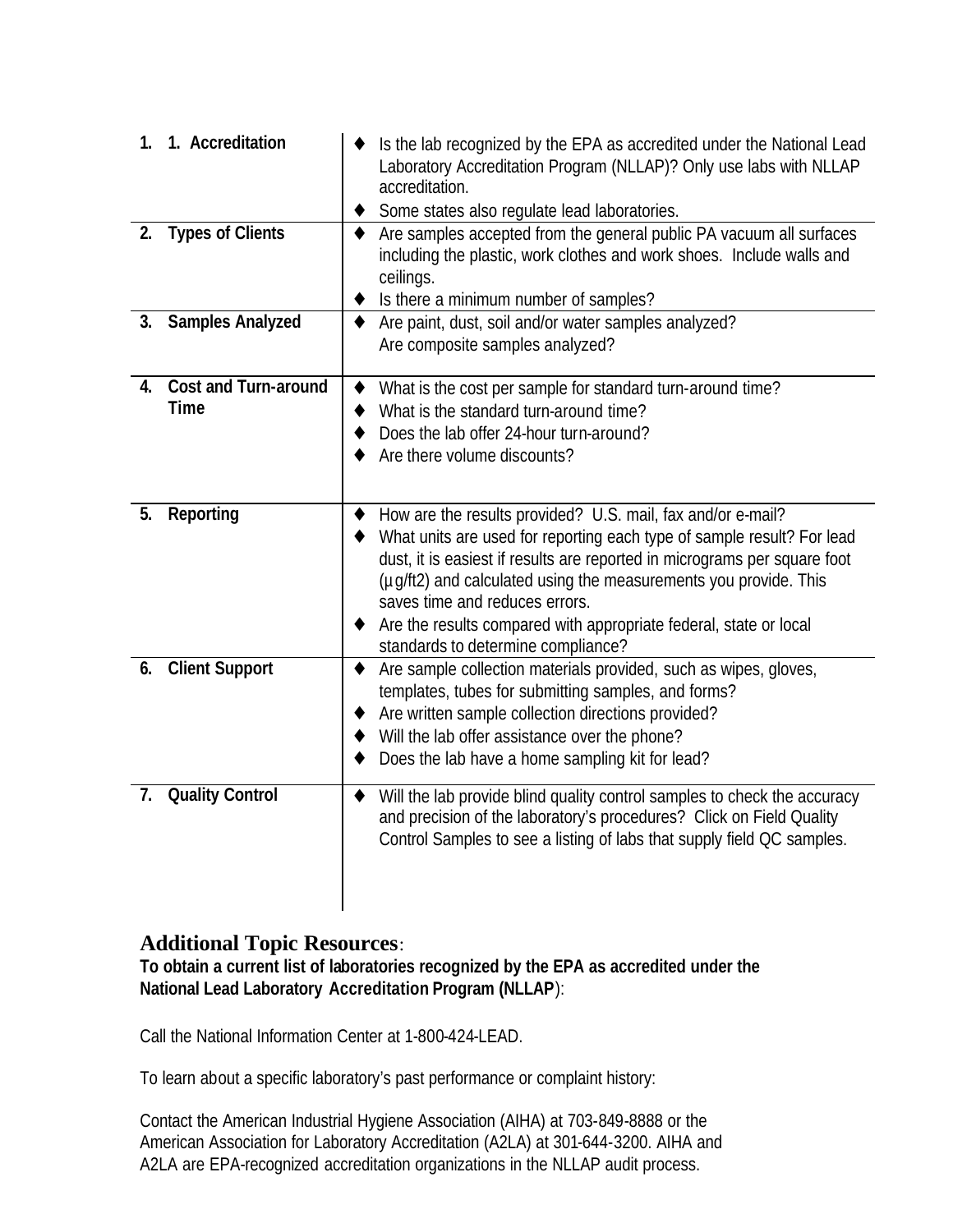To obtain a current list of lead laboratories licensed by your state: Call your state health department. Your state program contacts can be found at: National Conference of State Legislatures Lead Poisoning Prevention-State Contacts Directory

To view the EPA training module on selecting a laboratory:

 EPA Lead Sampling Technician Training Course EPA 747-B-00-002 July 2000), Module 4: Selecting a Laboratory and Interpreting Results

 Go to HUD Office of Lead Hazard Control or call the National Information Center at 1-800- 424-LEAD.

 This fact sheet has been funded by the Office of Healthy Homes and Lead Hazard Control at the U.S. Department of Housing and Urban Development.

For additional information, please visit www.nchh.org.